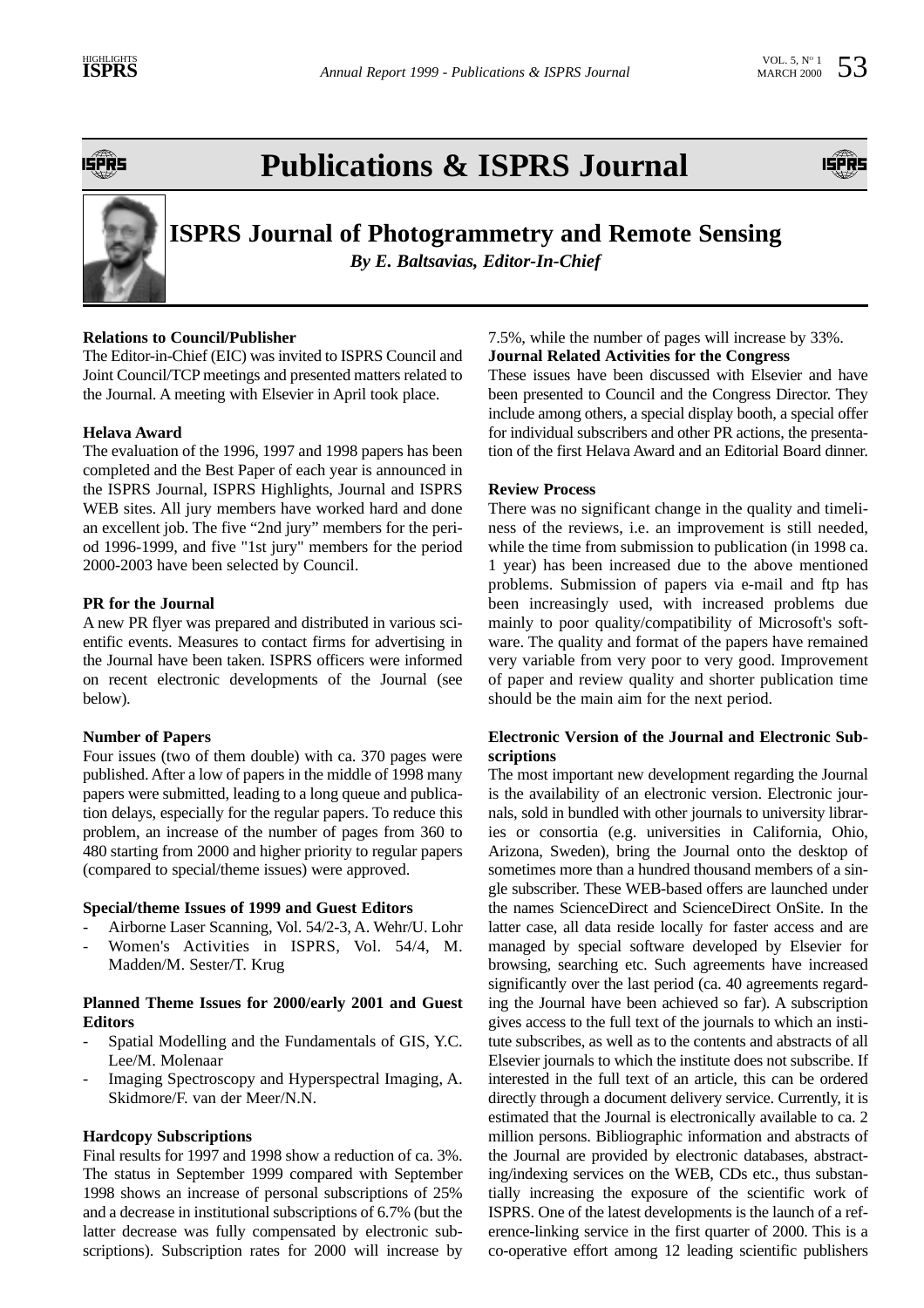such as Academic Press, Blackwell, Kluwer, Springer, Wiley and Elsevier. This allows researchers to move easily from a journal's article reference to the content of the cited journal article. At the outset approximately 3 million articles will be linked, and over half a million more each year thereafter.

# **Varia**

- Negotiations for a new 4-year contract with the publisher have started. All important points for the contract have been discussed in detail with the Council.
- An easy way to order special/theme issues via WEBbased order forms and use of credit card payment have been introduced and implemented for the "Imaging and Modelling for Virtual Reality" and "Airborne

Laser Scanning" issues.

- Abstracts and full text of all papers since August 1998 have been made available for free on the Journal WEB site until the end of 1999. Thereafter, hardcopy institutional subscribers will have free electronic full-paper access for all their members, thus leading to a much larger number of potential readers.
- The WEB-site of the Journal at Elsevier has been redesign with a better overview. On-line ordering of a sample copy (hardcopy or electronic) is now possible. New improved instructions for authors have been proposed by EIC and are under evaluation by Elsevier.
- The Journal and ISPRS Highlights have started the





*Lucas Janssen (Editor-in-Chief) Johan Boesjes (GITC, Publisher)*

#### **Content**

In 1999 four quarterly issues of the ISPRS Highlights were published by GITC BV, Lemmer, the Netherlands, in close co-operation with the ISPRS Secretary General. It is our objective to produce a magazine with relevant information for professionals dealing with definition and production of spatial information, with focus on ISPRS' related projects and activities.

Table 1 gives a summary of the issues published. In 1999 the editorial team has achieved an increased use of colour and an increased use of head-shot photo's. In this year the concept of 'feature article' was introduced and we started publishing the winners of the UV Heleva Award. Still, the magazine could better achieve its goals if more material would be submitted by Technical Commission Presi-dents, Working Group Chair-persons, ISPRS' members and the industry.

In principle, all material published in the Highlights is made available on the ISPRS Home Page.

#### **Subscription and Distribution**

Apart from distribution to ISPRS' members Highlights was also distributed at ISPRS conferences and other important events in our line of business such as the Intergeo '99, and the Photogrammetrische Woche. From March 1999

onwards it is possible to have a personal or library subscription to ISPRS Highlights.

The effectivity of distribution to the members by sending a stack of copies to one address was discussed with at the Joint Meeting and it was decided to change the distribution to direct mail starting as soon as possible.

With respect to paid advertisements there was a slight growth in 1999. To make the publishing of ISPRS Highlights economically sustainable a new advertisement policy was proposed to the Council.

In the December Highlights a reader survey was carried out to gather information about the profile of the reader, the content and the effectivity and format of distribution. The result of the reader survey will be published later.



| <b>Issue</b>     | $#$ pages | <b>Print run</b> | <b>Featuring</b>                            |
|------------------|-----------|------------------|---------------------------------------------|
| 1 March 1999     | 64        | 2100             | - Annual Report of 1998                     |
| 1 June 1999      | 48        | 2350             | - Feature Article by L.W. Fritz             |
|                  |           |                  | - Winners Heleva Award 1997                 |
| 1 September 1999 | 56        | 2800             | - Feature Article by J. Neer                |
|                  |           |                  | - Interviews with K.J. Beek and M. Molenaar |
|                  |           |                  | - Winners Heleva Award 1998                 |
| 1 December 1999  | 48        | 2100             | - Ikonos' first images                      |
|                  |           |                  | - UNISPACE III reports                      |

*Table 1: Overview of 1999 Highlights.*